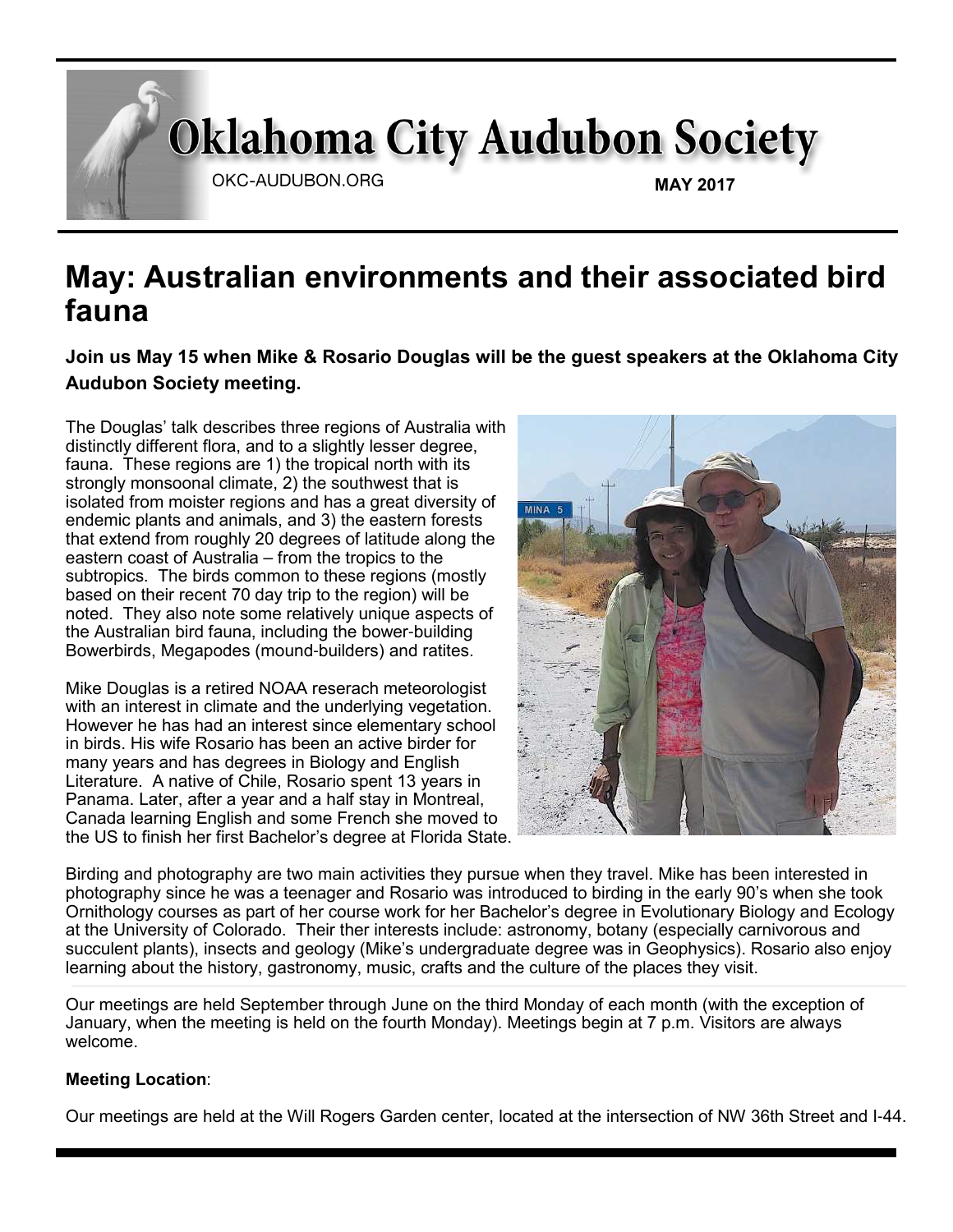### **President's Perspective**

*By Bill Diffin*



By the time the newsletter goes out, spring migration will be at the end of its peak in early May. However it will go on at a reduced level for another few weeks until June when migration tapers off. Spring migration is the best time of year for birders. Go out and bird! Have fun! It's almost over. After all, the birds must settle down and raise their broods some time. For

them the race is on to get the eggs laid and the hatchlings raised while there is still an abundance of tender young insects, water and mild weather.

Look for upcoming informational announcements on the annual OCAS picnic in June. This year we will break with what has become a tradition of having the picnic in Patti Muzny's park-like back yard. Terri Underhill stepped forward to volunteer her spacious, wooded estate in Edmond. She has a multitude of feeders, nest boxes and birds. It will be a great time.

In the January, March and April Perspective articles, we looked at some differences in the fall and spring plumages of the female Gadwall, Mallard and Pintail. We noticed a typical cycle of male-like tertials in the fall and more patterned tertials in the spring which contribute to the female's camouflage during nesting. In the case of female Pintails, there is also a noticeable change in the spring to more wispy-looking body plumage on the sides and breast. This month we will look at the female Northern Shoveler to see if she follows the

pattern of a more camouflaged plumage during nesting.

To understand the female Shoveler's plumage changes, it will help to look at a male. The first photo in the following blog



shows a male with the tertials spread out, ideal for viewing the individual feather pattern, https://goo.gl/ydhRcC. Note that the tertials are pointed and black with a central white streak, and the feathers on the back are black. Now check out this female alongside an eclipse male, https://goo.gl/ axbhOH. Her tertials are much like the male's, being somewhat pointed and uniformly dark except for a central light streak. There are no light edges on the tertials. Her back and scapular feathers are also similar to his, but they do have more prominent, thin white edges. Here is a closeup of a female in January showing the same plumage characters, dark, pointed tertials with light central streaks

and no white edges and black scapular feathers with thin white edges, https://goo.gl/ER7Q4L. Note that the feathers on her side have thin white edges and thin, light internal chevrons, but the dark areas are dominant. Not all winter females have the freckled bill, but it seems to be fairly common. Now look at this female in nesting plumage in May, https://goo.gl/oRq0mG. She looks much lighter. All the body feathers have broad, light edges. The tertials that are



visible have rounded tips, light edges and light internal markings. The large, scapular feathers have prominent light internal markings which were missing on the winter females. This female's nesting plumage probably represents the ideal for Shovelers. Not all females attain this ideal. The following female displays a darker version of nesting plumage, https:// goo.gl/5wTmot.

Note that although she is dark, her tertials have rounded tips and obvious white edges and are lacking a central white streak. She has light internal markings on a tertial and some of the longer scapulars. Here is an example intermediate between the two just linked, https://goo.gl/tdHVxg. Note the rounded, light-edged tertials with light internal markings and the light internal markings on some long scapulars.

So the female Northern Shoveler does have the same cycle of plumages that we observed for Gadwall, Mallard and Northern Pintail. There are still a few Northern Shovelers around Lake Hefner as I write this on May 1 although their numbers have fallen off drastically since a few weeks ago. By the time you actually read this, they may be entirely gone. Range maps show that they nest only as far south as the western panhandle. In this they are similar to Gadwall and Northern Pintail. The nesting ranges of American Wigeon and Green-winged Teal lie entirely outside of Oklahoma. Among the dabbling ducks only Mallard and Blue-winged Teal breed in most of our state. Since we don't have many dabbling ducks to look at during the summer, it's time to take a rest from the subject. Next month I'll move on to something else. There is more to explore on the topic of ducks however, so we might revisit it in the fall.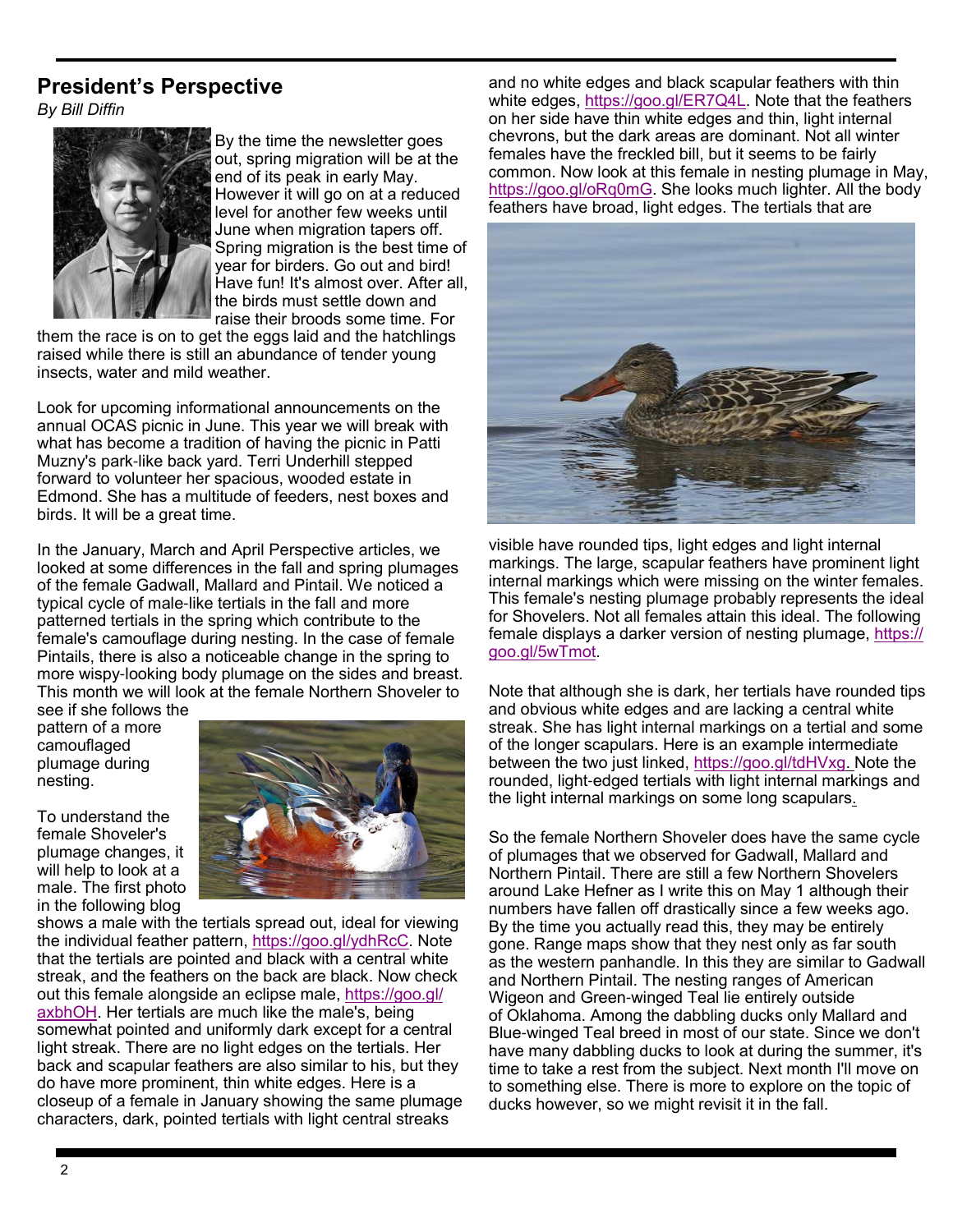# **Bird of the Month**

*By John Shackford*



#### The **Brown-headed Cowbird**

(*Molothrus ater*) does not have the best of reputations among most bird people, but I know of at least one biologist in Oklahoma who has a grudging respect for the species because it is so successful at what it does. The objection to the species, of course, has to do with the cowbirds' lifestyle of laying its eggs in other species' nests—nest parasitism usually to the detriment of the foster

species' own young. There is so much to say about the cowbird that I will write this month's column, as well as next month's, on the species. This month I will focus on the basics of cowbird biology, and next month I will focus on the cowbird as it relates adversely to several species.

Using such information, Friedmann believed that the females lay about the same number of eggs as other birds—about 4-5—but he could not state this with certainty. Female cowbirds apparently lay one egg a day. Most parasitized nests receive only one or two cowbird eggs; often when more than one egg is found, differences in the markings on the eggs suggest that 2 different females were responsible. On the extreme end, Bent (1965) gives two examples of *eight* cowbird eggs in a host's nest. One of these birds was a Willow Thrush (Veery), having two of the host's eggs and eight cowbird eggs; the other was a[n Eastern] Towhee nest with one host egg and eight cowbird eggs.

The Latin name of the Brown-headed Cowbird does not relate to the species nest parasitism. According to Joel E. Holloway's book, Dictionary of Birds of the United States, *Molothrus* means "a greedy beggar," which is a reference, apparently, to its feeding behavior, and *ater* is Latin for "black, dark colored." But its common name is cowbird, which comes from the fact that it can be found feeding near,

One cannot do much reading about the cowbird, including Bent (1965. *Life histories of North American blackbirds, orioles, tanagers, and allies*), without running into the name of Herbert Friedmann. He published a major work on cowbirds in 1929, "The cowbirds. A study in the biology of social parasitism." In this publication he names all the species he was aware of at the time that were victimized by the cowbirds. He added further victims he became aware of in later publications, in 1931, 1933, 1934, 1038, 1943 and 1949.

According to Friedmann, the cowbird migrates by day, in the morning and evening. Friedmann, in the northeastern U.S., worked out the sequence



of cowbird arrivals for that area. Although the specific dates he gives would not be applicable for Oklahoma, I do believe we could learn something from the specifics of the sequence of arrivals in the spring in the northeast: it entails

six steps.

Vagrants appear—wandering individuals, mostly males. Migrant males, headed further north. Arrival of resident males. Migrant females Resident females Arrival of apparently immature males and females.

Much of this sequence was worked out by collecting cowbirds; male testes were then measured and female ovaries were checked for the number of discharged follicles. and sometimes on, cattle; before there were cattle on the Great Plains, there were buffalo, and it is believed that previously the cowbirds followed the buffalo herds. It is supposed that at one time cowbirds built their own nests, but as it associated more and more with roving buffalo herds on the Great Plains and elsewhere, and in order to keep up with these huge, roving herds, it developed the alternative technique of laying its eggs in other bird species' nests, freeing the cowbirds—without further parental duties—to wander from place to place with the buffalo herds.

The Brown-headed Cowbird is found over most of the U.S., but there is a particularly "rich vein" of population which extends

from Canada (a little way north of North Dakota) down through the Great Plains to Texas—and right over central Oklahoma. If I am reading some Breeding Bird Survey data on the cowbird correctly, its populations have been in a positive direction over several decades. There can be little doubt that man's activities—especially in our part of the cowbird's range—have benefited the species: we have caused the intermixing of trees and grasslands into smaller units than they were in past centuries, making habitat that can support more cowbirds. These changes of habitat by humans are working their way westward; even in the Black Mesa area of Cimarron County it seems to me that the cowbird population is slowly gaining a firmer foothold than when I first visited the area in the 1960s.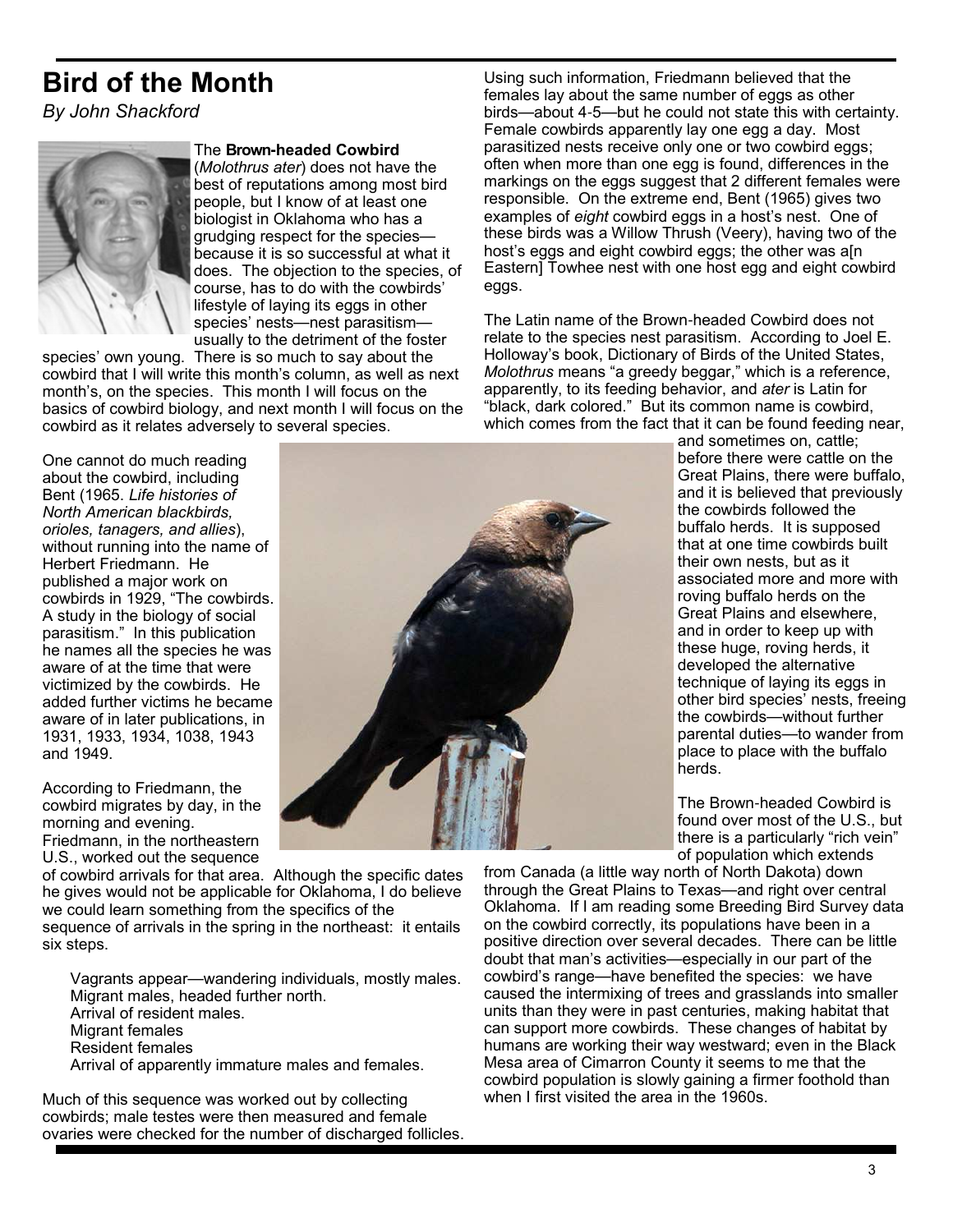# Field Trip Updates

#### **Tuesday Morning Birders**

April was a good month for the birding. The following are the highlights from April's Tuesday morning walks.

April 4: Will Rogers Park, 27 species. Highlights: a mating pair of Cooper's Hawks were building a nest, 40 Cedar Waxwings, 4 male American Goldfinch, 2 Blue-gray Gnatchatchers, and 12 Yellow-rumped Warblers (Audubon and Myrtle).

April 11: Creekside (Edwards property), 26 species. Highlights: a pair of Blue -gray gnatcatchers building a nest, White-eye vireo, White-throated Sparrows, Belted Kingfisher, and large flocks of Cedar Waxwings.



April 18: Yukon Park, Rose Lake, Stinchcomb Wildlife Refuge, 58 species. Highlights: Northern Parula, Chimney Swift, Cooper's Hawk, Red-headed Woodpeckers appeared to be nesting, 12 Yellow-headed Blackbirds, 50 Little Blue Herons, and 40 Snowy Egrets.

April 25: Lake Hefner and Bluff Creek Park, 58 species. Highlights: 6 species of Warblers (Black-and-White, Yellow, Yellow-rumped, Louisiana Waterthrush, Nashville, Orange-crowned), Warbling Vireo, Common Yellowthroat, Great-crested Flycatcher, Baltimore Oriole, Scissor-tailed Flycatcher, Eastern Kingbird, Osprey.

While April was a great month for birding, May promises to be even better. Join the fun!

#### **Pontotoc Ridge, April 25**

Field trip lead by Andrew Schofield of the Nature Conservancy. 6 participants walked 3 miles on 3200 acre reserve near Ada, OK. Conditions were cool and very windy. 35 species of birds were observed. Highlights include Broad-winged Hawk, Black Vulture, Red-eyed Vireo, White-eyed Vireo, Summer Tanager, Indigo Bunting, Great-crested Flycatcher, Nashville Warbler, and Pileated Woodpecker.

# **AOS Proposed Changes**

*The American Ornithological Society (formed with the American Ornithologist's Union merging with the Cooper Ornithological Society) is reviewing many proposals for changes to the North American Checklist. Here are several that would affect species in the OCAS birding areas. (Excerpt of articles by Nate Swick, aba.org)*

**Nashville Warbler** isn't often among the increasingly short list of likely splits in the ABA Area, but the species does consist of two subspecies that, while similar in appearance, don't breed anywhere close to each other. The eastern subspecies ruficapilla breeds across the northeastern United States and much of southeastern Canada west through Manitoba. The western ridgwayi subspecies, often known as Calaveras Warbler, breeds roughly from southern British Columbia into California. The proposal suggests the established name Calaveras Warbler for ridgwayi, and the somewhat uninspired Rusty-capped Warbler for ruficapilla, noting that Nashville Warbler is a pretty lousy name for this species.

**Lump Thayer's Gull with Iceland Gull**. The proposal suggest that the entire premise for considering Thayer's as a full species is flawed, at best, from the very source and the 1960s research that more or less informed that decision is called into question.

**Change the spelling of the English names of Le Conte's Thrasher and Le Conte's Sparrow to Le-Conte's**. This proposal seeks to correct a typographical injustice done to the John LeConte by none other than John James Audubon himself. Audubon was given the type specimen of the bird that came to be called Le Conte's Sparrow.

**Split Bell's Vireo into two species**. Bell's Vireo in the ABA Area consists of four subspecies split into two groups, roughly eastern and western. The western group, often referred to as "Least" Bell's Vireo has long been considered distinct, and is a conservation concern in California, Arizona, and New Mexico. It was not until recently that a full genetic study was done on this species, and the results were as expected with the two populations segregating genetically as well as spatially. The proposal suggests that the name Bell's Vireo be retained for the population in the center of the continent, while Least Vireo is used for the endangered southwestern birds.

*(continued on page 7)*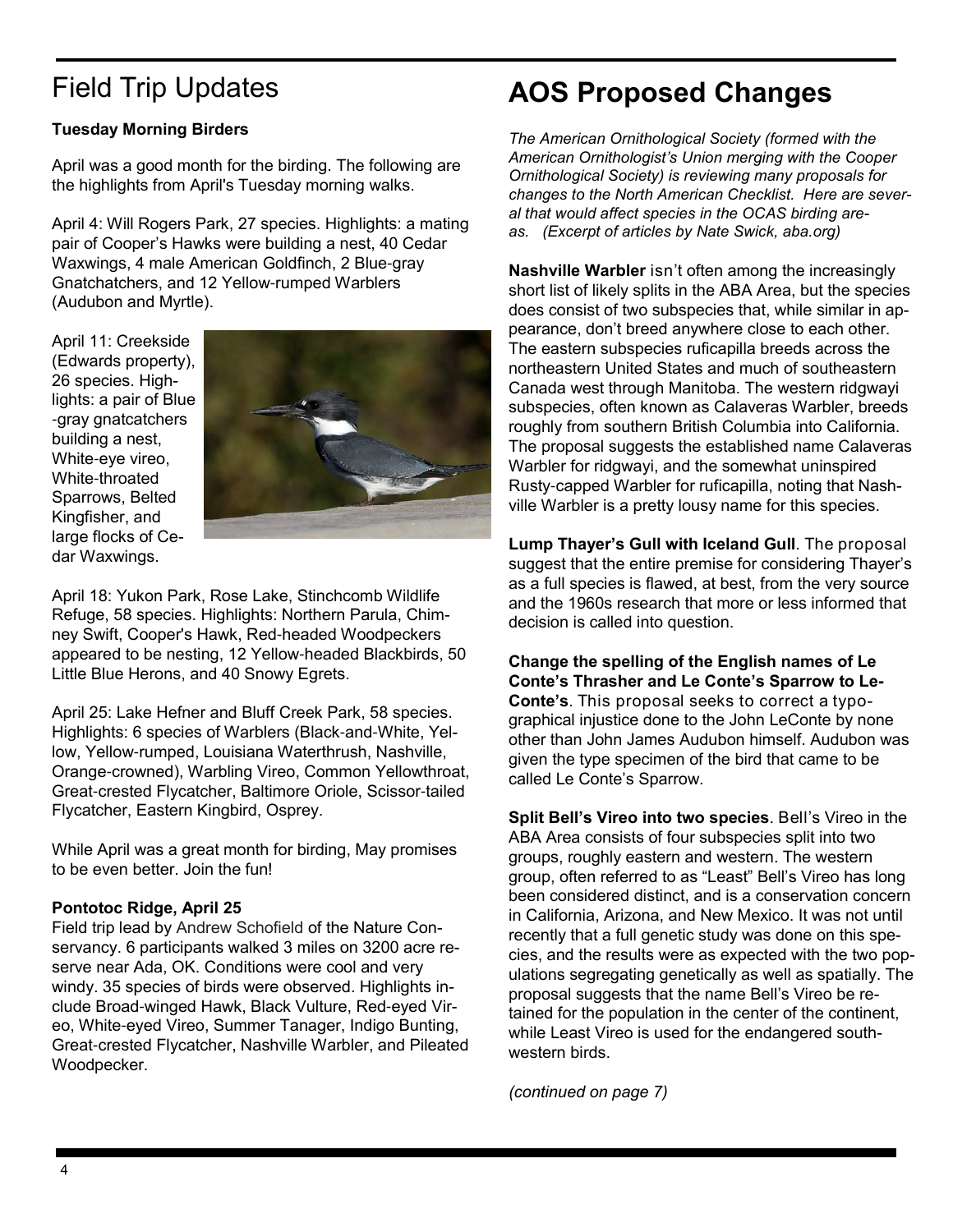### **Audubon Society Minutes April 17, 2017**

Meeting was called to order by President Bill Diffin.

Guest at the meeting was Mark Langley.

Committee reports: Treasurer Nancy Vicars reports \$5645.51 in the bank.

**Upcoming activities**: Betz Hacker is leading Tuesday morning bird walks, next is April 18 at Yukon City Park. Planned visit to Lake Hefner on next Tuesday April 25.

Pontotoc Ridge field trip on April 22 will begin at the headquarters building at 8:30. This is south of Ada and will need extra time for travel.

Earthfest will be April 29<sup>th</sup>, Saturday at Stars and Stripes Park at Lake Hefner. Volunteers are requested between 1:00-4:00 pm.

There will be a field trip to Wewoka Woods on Sunday May 7<sup>th</sup>. Please contact Bob Holbrook for carpooling and to provide number of lunches to prepare.

Spring meeting of the OOS is Hackberry Flat on May 5-7 with a final day visit to Wichita Mountains Wildlife Preserve near Lawton.

**Club business**: Refreshments chairman Sue Woodson passed around a signup sheet for drinks and snacks that covers the late summer dates.

Litter Patrol chairman Sharon Henthorn requests a volunteer to take over the Lake Hefner Prairie Dog Point litter pickup, as she has not organized a litter patrol. An option is for the OCAS to resign from the OKC Beautiful program and allow a different group to volunteer instead. This will be discussed at next meeting unless a volunteer comes forward.

Business cards are available for advertising our club to potential members. Contact Dave Woodson for cards.

Recent decision to e-mail the monthly newsletter to interested professors was met with enthusiasm by the recipients.

Jimmy Woodard and Nadine Varner will be hosting an educational visit to the Wild Birds Unlimited store at Norman on May 20.

Nancy Reed reminds us to consider the August Hummingbird festival in Ft. Davis, Texas. Sharon Henthorn reminds us to consider the November Rio Grande Valley Birding Festival (RGVBF) at Harlingen, TX, and to sign up early for preferred field trips when available.

Recent bird sightings include Franklin's gulls in large numbers. Flocks of yellow-headed blackbirds have been seen in the cattle pastures between Yukon Parkway and Sara Road north of Yukon at Wagner Road (AKA 50<sup>th</sup> street).

Black-chinned Hummingbirds have returned to Mitch Park, nesting near the bridge.

Individuals seen in various places are Magnolia Warbler, Warbling Vireo, Clay-colored Sparrow, Chuckwill's-widow.

The meeting was adjourned and refreshments were served. Tonight's guest speaker is June Ketchum, longtime birder from Oklahoma, now living in Colorado. She has returned from Peru and Southern Ecuador in November 2016, and brings slides from that trip and her Peru trip in 2014.

Next meeting of the Oklahoma City Audubon Society will be on May  $15<sup>th</sup>$ , at 7:00 pm at the Will Rogers Park Garden Exhibition Center. Meetings are between September and June on each third Monday of the month. The exception is January fourth Monday due to conflict with Martin Luther King holiday on third Monday. There are no meetings in July and August.

*Sharon Henthorn, club secretary* 

## Global Big Day

#### Hey Birders, **Global Big Day is 13 May 2017**

Oklahoma Birders mark your calendar to participate in Cornell Lab's Global Big Day. Last year more than 150 countries around the world joined this global team to find birds and post them on eBird. This is like the Great Backyard Bird Count, but on a single day, and a bit warmer than most places are in mid-February! You may be eligible to win prizes -- find out more go to http://ebird.org/ content/ebird/globalbigday/

### **Welcome New Members**

The Oklahoma City Audubon Society welcomes

Kayleigh Loney, Edmond, OK Holly Bjorkstrom, Edmond OK

### **Refreshments**

Refreshments for the May meeting will be provided by:

Snacks: Nancy Reed and Larry Mays Drinks & Ice: Cheryl Allen; Coffee: Marion Homier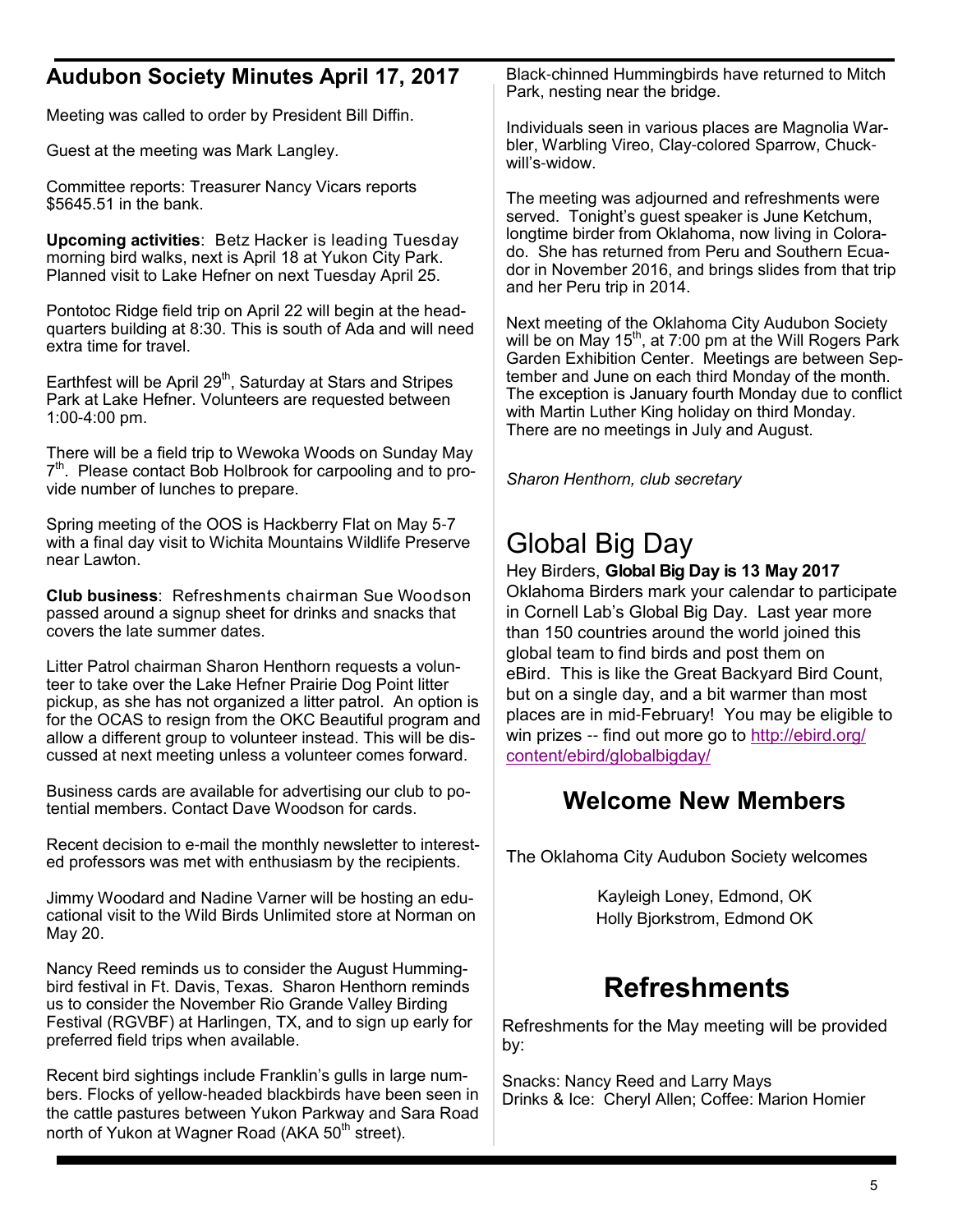### **Recorders Report April 2017**

### **Busy Birding**

What a busy month with so many new species arriving in the Central Oklahoma area, while resident birds are building nests and raising young. There are too many interesting sightings to include in the report. Payne, Oklahoma and Cleveland counties have reported 200+ species for the year.

On March 31 Zach Poland located a **Clay-colored Sparrow** at the Myriad Botanical Gardens in downtown OKC. On the 1<sup>st</sup> Scott Loss had an **American Avocet** at Boomer Lake Park in Stillwater; and along South Jenkins in Norman Joe Grzybowski saw **Grasshopper** 



**Sparrow**. In Seminole County James Dietrich spotted Blue-winged Teal and Harris's Sparrow; and Jeff Tibbit detected White-eyed Vireo in Logan County. On the 2<sup>nd</sup> in McClain County at the Goldsby Sod Farm T K had **Semipalmated Sandpiper**; at Ten Mile Flats near Norman Joe Grzybowski identified **Solitary Sandpiper**; in downtown OKC Bill Diffin verified **Virginia Rail**; and in Stillwater Deb Hirt recorded **Chimney Swift** at Boomer Lake Park and John Polo found **Sedge Wren** at Teal Ridge Wetland.



On the 3<sup>rd</sup> Larry Mays counted Northern Parula in McClain County, and Rachel Wrenn noticed **Nashville Warbler** at Little River State Park. On the  $5<sup>th</sup>$  Cameron Carver located **Swainson's Hawk** near Guthrie; Bill Diffin documented **Little Gull** at Lake

Hefner; and Jimmy Woodward turned up **Ruby**throated Hummingbird in Midwest City. On the 6<sup>th</sup> Zach Poland added **House Wren** at the Myriad Botanical Gardens. On the  $7<sup>th</sup>$  in Stillwater Deb Hirt recognized **Peregrine Falcon** at Boomer Lake Park; and Kent Andersson encountered **Summer Tanager** at OSU. In Grady County Caleb McKinney checked American Pipit in Ninnekah and on the  $8<sup>th</sup>$  at Lake Louis Burtschi Tree Swallow. Also on the 8<sup>th</sup> at Zach Poland's home the **Black-chinned Hummingbird** arrived; Allison Lang got **Green Heron** at Sanborn Lake; and Steve Davis tallied Solitary Sandpiper at Fort Reno.

On the 9th T K discovered **Broad-winged Hawk** and **Western Kingbird** at Goldsby Sod Farm; and Paul Cook added **Eastern Kingbird** at Little River State Park. On the 10th John Hurd uncovered **White-faced Ibis** at Rose Lake; and Corey Riding heard **Warbling Vireo** at Boomer Lake Park. On the 11<sup>th</sup> Emily Hjalmarson had **American Bittern** along South Jenkins. On the 12<sup>th</sup> at Chickasha Luke Campbell recorded Swainson's Hawk; along South Jenkins Caleb Frome tallied House Wren; at the Teal Ridge Wetland Scott Loss counted **Sora Rail** and at the Myriad Botanical Gardens Zach Poland encountered **Swainson's Thrush**. On the 13<sup>th</sup> Jerid Patterson got American Avocet at Taylor Lake in Grady County. In Lincoln County Michelle Townsley spotted a Chimney Swift in Tilghman Park in Chandler. At Lake Thunderbird Scott White found **Prothonotary Warbler;** while at Teal Ridge Wetland Corey Riding spotted American Bittern.

On the 14<sup>th</sup> in Norman Mitchell Jarrett heard Chuck**will's-widow**; and at Little River State Park John Tharp noticed **Orchard Oriole**. On the 15<sup>th</sup> Zach



Poland added Swainson's Hawk in Kingfisher County; and T K identified **Great Crested Flycatcher** at Lexington WMA. On the  $16^{\text{th}}$  Andrew Schofield had Chuckwill's Widow in Logan County; Rachel Wrenn discovered **Lazuli Bunting** at Little

River State Park; Mike Yough documented **Marbled Godwit** at Lake Carl Blackwell; and Scott Loss located **Willet** at Boomer Lake Park. Jimmy Woodard reported **Red-eyed Vireo** and Louisiana Waterthrush at Soldier Creek Industrial Park Recreational Trail in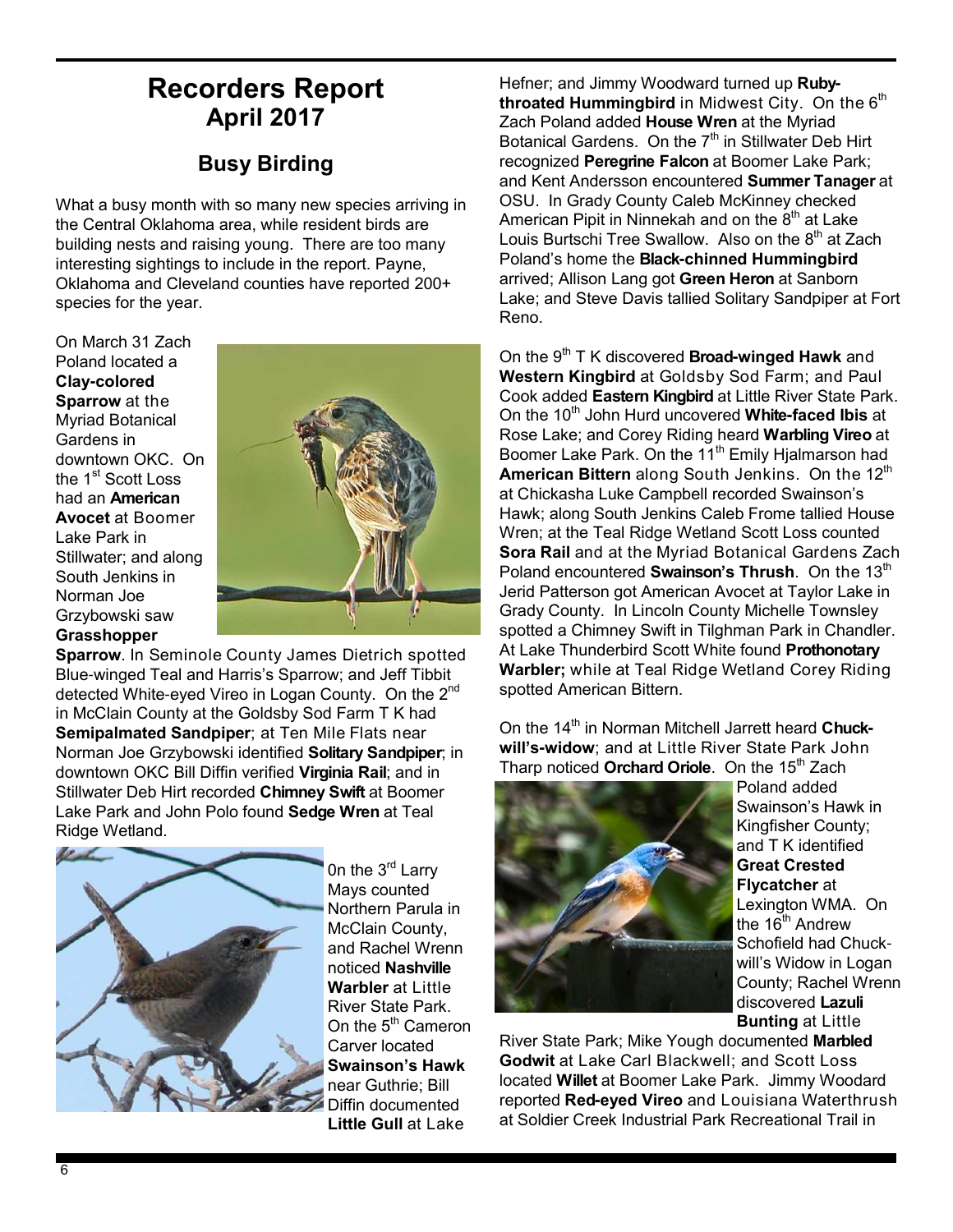Oklahoma County and **Indigo Bunting** at his Midwest City home. On the 17<sup>th</sup> Brian Stufflebeam uncovered **Semipalmated Plover** at Arcadia Lake; and Adrienne Horner realized **Caspian Tern** in Stillwater.

On the 18<sup>th</sup> Kyle Horton recognized **Yellow Warbler** and Warbling Vireo at Lexington; and John Polo discovered a **Kentucky Warbler** in Payne County. On the 19<sup>th</sup> Zachary Hemans noticed Cattle Egret near Guthrie. On the 20<sup>th</sup> Jeremy Ross got Baltimore Oriole at the Oklahoma Biological Survey, Corey Riding had Yellow Warbler at Boomer Lake Park; and Scott Loss recorded Dickcissel at Whittenberg Park. On the 21<sup>st</sup> at Mineral Wells Park in Guthrie Zach Poland tallied Solitary Sandpiper, Northern Parula and Yellow-throated Warbler; at the John Marshal School Pond Jamal Mack identified **Wilson's Phalarope**; at Boomer Lake Park **Bank Swallows** were seen by Scott Loss; and at Wellston High School Austin Jones encountered White-winged Dove.

On the 22nd at Lake Thunderbird Nathan Kuhnert added **Wilson's Warbler**; Joe Grzybowski located **Blue Grosbeak**; while in Stillwater Scott Loss found Gray Catbird. On the 23<sup>rd</sup> at the 63<sup>rd</sup> and Kilpatrick Turnpike area **Western Sandpiper** was verified; at the Mustang Playa Bob Ellis documented Dickcissel; at Riley Park John Tharp realized **Blue-headed Vireo**; and at Lake Thunderbird Lindell Dillon spotted Painted Bunting. On the 24<sup>th</sup> in Stillwater Tanner Swank recorded **Mississippi Kite**; and in Garvin County Zach DuFran detected Warbling Vireo at Wacker City Park in Paul's Valley and Ruddy Duck at Paul's Valley Lake.



On the 26<sup>th</sup> in Tecumseh Dala Grissom recognized American Avocet and Yellow-headed Blackbird. In Kingfisher County Joe Grzybowski reported Scissor-tailed Flycatcher, Dickcissel and Swainson's Hawk; and at his home Zach Poland found **Common Nighthawk.** On the 28<sup>th</sup> Zach Poland birded Wes Watkins Lake and saw **White-rumped Sandpiper, Eastern Wood-Pewee** and **Least Flycatcher**. In Norman Mitchell Jarrett discovered Least Flycatcher plus **Bell's Vireo** along South Jenkins and Lindell Dillon

found **Tennessee Warbler** and **Rose-breasted Grosbeak** at Lake Thunderbird State Park.

In the Central Oklahoma area during April **203** species were reported with **55** new species added to the 2017 year making the total to date of **234.** I appreciate those who help provide the history of central Oklahoma birds by making reports at http:// ebird.org and can also be contacted by e-mail at emkok@earthlink.net . Esther M. Key, Editor.

### **AOS Proposals (cont.)**

#### **Split Brown Creeper into two species.**

The New World's lone representative of the treecreeper family, the unique Brown Creeper consists of two "groups" with more than a dozen named subspecies. The Northern Group contains the birds that most birders in the ABA Area are familiar with, with the Southern Group only coming into the ABA Area in southeastern Arizona but occurring through Mexico into northern Central America. The proposal suggests the name Nearctic Creeper for the northern group, with Brown Creeper retained for the southern, mostly non-ABA, group, which seems unnecessarily confusing. The committee suggests Nearctic and Neotropical Creeper for the two.

**Split North American Red Crossbill Loxia curvirostra into two species**. Here's another attempt to unravel the Gordian Knot that is Red Crossbill taxonomy, focusing again on the localized subspecies L. c. sinesciurus, or South Hills Crossbill. The most critical new bit of evidence comes from the genetic evaluation of 219 Red Crossbills from across the species' range, revealing that the South Hills Crossbill is the most distinct lineage among the 9 call types, marking it is the strongest case for a split among Red Crossbills. The new species would potentially called South Hills Crossbill, despite being found in both the South Hills and the Albion Mountains. Alternatively, Cassia Crossbill is a good fit, as both mountain ranges lie entirely within Cassia County, Idaho.

**Change the English name of the Ringnecked Duck**. Ring-necked Duck is often near the top of lists concerning the worst bird common names as the eponymous ring is almost never seen. The proposal argues that, at a time when interest in birding is increasing, a common bird with an opaque name is unnecessarily confusing and that birders should take a page from hunters, who have longed called this species "Ringbill", and adopt the name "Ring-billed Duck". In any case, it raises the question of the changing nature of what a common name is supposed to be, which is an interesting academic exercise if not a taxonomic one.